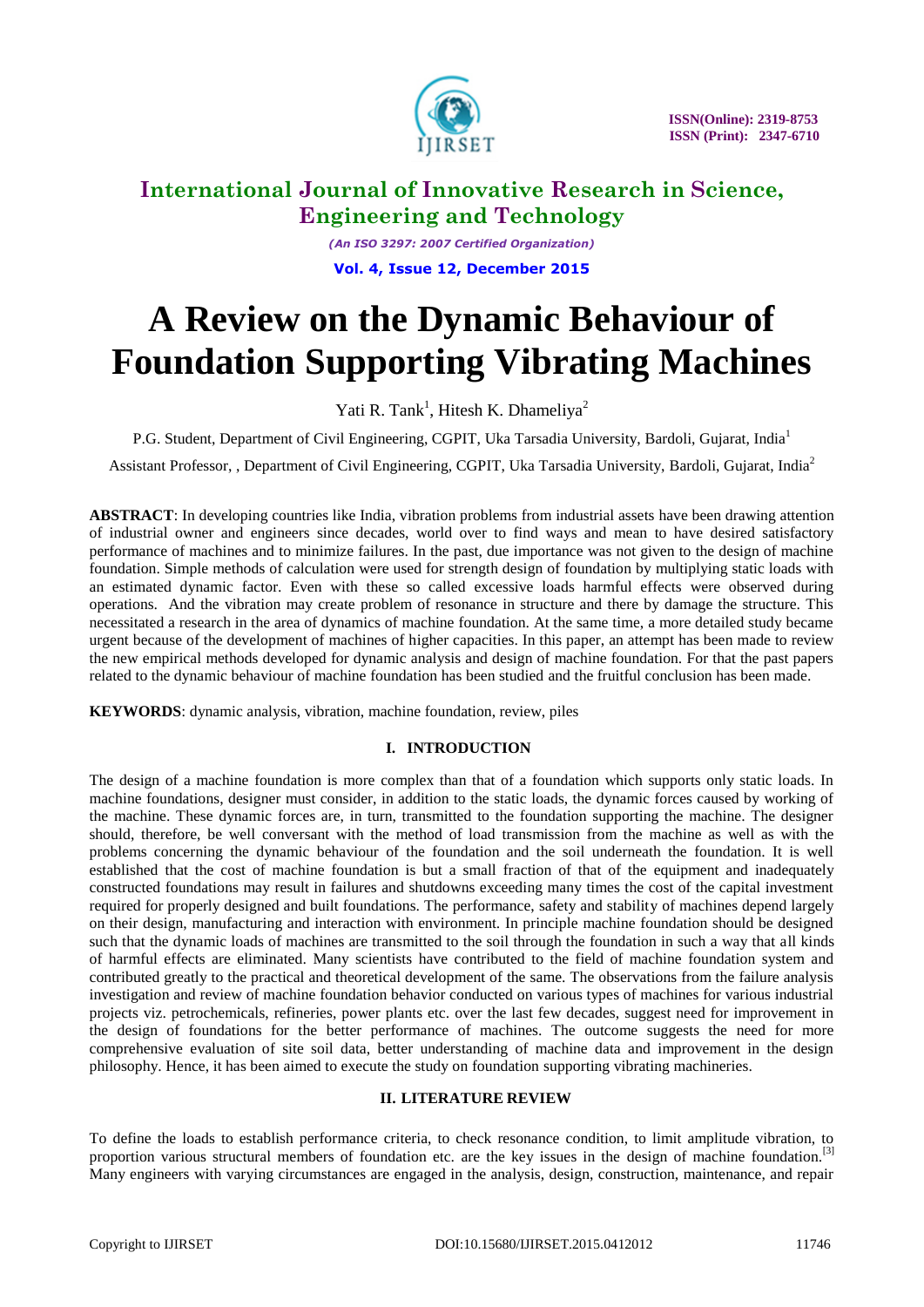

*(An ISO 3297: 2007 Certified Organization)*

### **Vol. 4, Issue 12, December 2015**

of machine foundations. Therefore, it is important that the owner/operator, geotechnical engineer, structural engineer, and equipment supplier collaborate during the design process.

Srinivasulu P.and Vaidyanathan, C.V. published a handbook on machine foundation. The author has given design parameters, geometric properties, experimental determination of soil constants, Analysis and design of block foundation and numerical example of the same; also the analysis and design of framed foundation for high speed machines has been explained. Authors have also presented some studies on vibration isolation and construction detail of machine foundation. Some illustrative case histories of sick machine foundations are also included in handbook. Latter Ehlers (1925) and Prager (1927-30) studied the theory of vibrations and its practical applications. In 1925 Rausch published a paper on the turbine foundation. After that Timmoshenko (1928), Den Hertog (1934), Jacobson (1958), Norris (1959) and Grade (1961) contributed to very large extent in this field.

William E.Saul & Thomas W. Wolf (1979) mentioned that the use of piling for machine foundation can add flexibility for designer, It helped to solve special problem and possibly reduce the cost. Z. Huaug & S. Hindiya explained how the cost of an existing foundation for machine can be minimized by optimizing the parameters like thickness of concrete in the machine pit and platform. Payal Mehta stated that dynamic load is not short lived but act over a large period of time. Dynamic force depends upon the machine type & its operation mechanism & frequency. Rohit R Sharma, Prashant V. Muley, Prashant R. Barbude narrated about the machine that creates vibration on foundation due to which higher dynamic forces are generated. So the designed aids / method for foundation design were suggested. An idea about the characteristics of harmonic force introduced by Cyril Harris in his book "Harris' Shock and Vibrations" was proved to be beneficial while making the mathematical model of the looms machine. M. J. Pender executed a review about the main issues in the design of shallow foundation and deep foundation which may be subjected to earthquake loading. Many researchers and authors have presented their views for analysis and design of machine foundations and some of views are as follows:

### **[A] Ramesh S., Kumar V. Vinoth, "Parametric Study on an Industrial Structure for Various Dynamic Loads", International Journal of Research in Engineering And Technology (IJRET), Feb-2015**

**Ramesh S. and Kumar V.** studied a numerical analysis of an industrial structure, subjected to wind, earthquake and blast load. The results are compared for severity, and the remedial measures shall be discussed. By adopting the remedial measures, the analysis is performed and the effect is compared with the earlier results of a normal structure. Drafting software AutoCAD is used for modeling the structure and SAP 2000 analysis software is used for dynamic analysis.

The purpose of this paper is to study and understand the behavior of structure for dynamic loadings. At the end, it is concluded that, the structural components must be of huge sections to absorb the blast load that would be helpful to increase the cost of the structure. An explosion in the open space will have less loss. Hence, by giving way to dissipate the blast energy, the structure may be safe. This can only be achieved by providing openings in wall and in roof. In these figures (Figure:1-2), the mode shape analysis and the effect of blast load to the structure is shown.

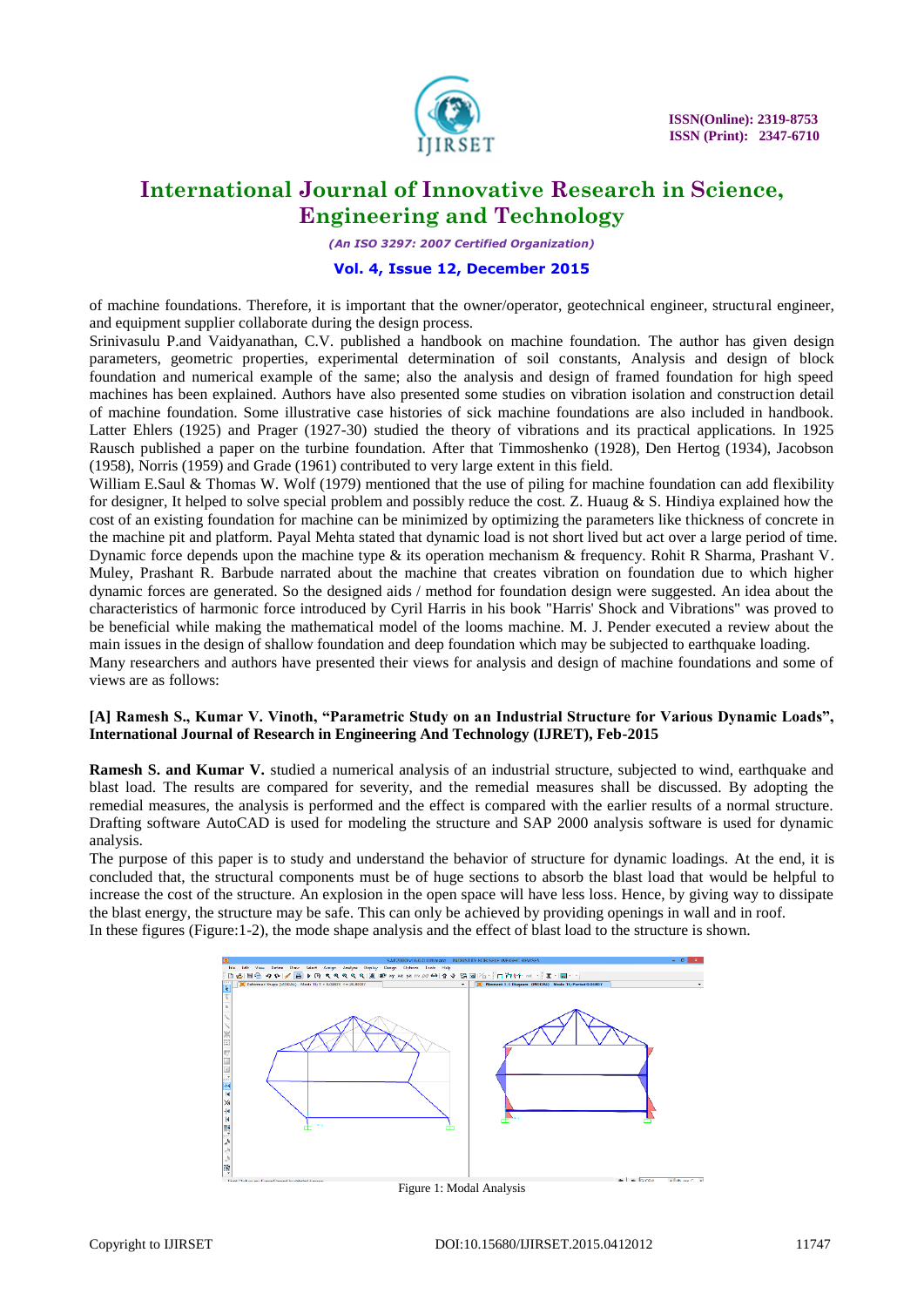

*(An ISO 3297: 2007 Certified Organization)*

### **Vol. 4, Issue 12, December 2015**

The behaviour of an industrial building subjected to dynamic loads is cleared during earthquake, time history- modal analysis and blast load analysis.



Figure 2: Blast Load Analysis

Purlin failure is a local failure. So it is allowed to fail, but the main truss and the RC frame element if fails, it may lead to global failure. There is no chance that blast load will reduce. Thus by providing large surface area to face the blast pressure, the stresses are reduced. This can be achieved by providing shear walls. Along with existing columns, the structure shall be modified with shear walls.

### **[B] Bharathi M., Dr. Saran Swami And Dr. Mukerjee Shyamal, "Analysis of Reciprocating Machine Foundations Resting on Piles", ISET Golden Jubilee Symposium, Department of Earthquake Engineering Building, IIT Roorkee, October- 2012**

**Bharathi M., Dr. Saran Swami and Dr. Mukerjee Shyamal** described the behaviour of reciprocating machines resting on piles. The author attempted to study the behaviour of the reciprocating machine foundation system subjected to dynamic loads. A reciprocating machine resting on a pile group was selected such that the soil, pile and machine parameters resemble actual field conditions and it was analysed for the dynamic conditions.

MATLAB programs were developed for different modes of vibration i.e. (vertical, sliding, rocking and coupled) and the machine foundation system was analysed for different soil, pile and machine parameters and the variation in the natural frequency and amplitude of the system was studied. Results of the analysis have been presented in the form of charts for vertical and coupled modes of vibration.

In the present study, the operating frequency and the weight of the reciprocating machine are selected as the parameters. The operating frequency of the reciprocating machines used in the industries varies between 300 to 1000 rpm usually. The weight of the reciprocating machine varies from 300 KN to 1700 KN.

When the spacing between the piles is increased, the increase in the stiffness is less when compared to the increase in the mass of the system and hence the natural frequency decreases. As the difference between the natural frequency and operating frequency increases the amplitude decreases. The increase in machine weight contributes a nominal change in the natural frequency, hence, the reduction in amplitude is also very less.

When L/d ratio of the pile is increased the natural frequency attains a maximum value when it moves far away from the operating frequency.

Varying both the spacing between the piles and the machine weight the natural frequency of the system moves far apart from the operating frequency for coupled mode of vibration. Hence, coupled mode of vibration has the least amplitude when compared to vertical mode of vibration.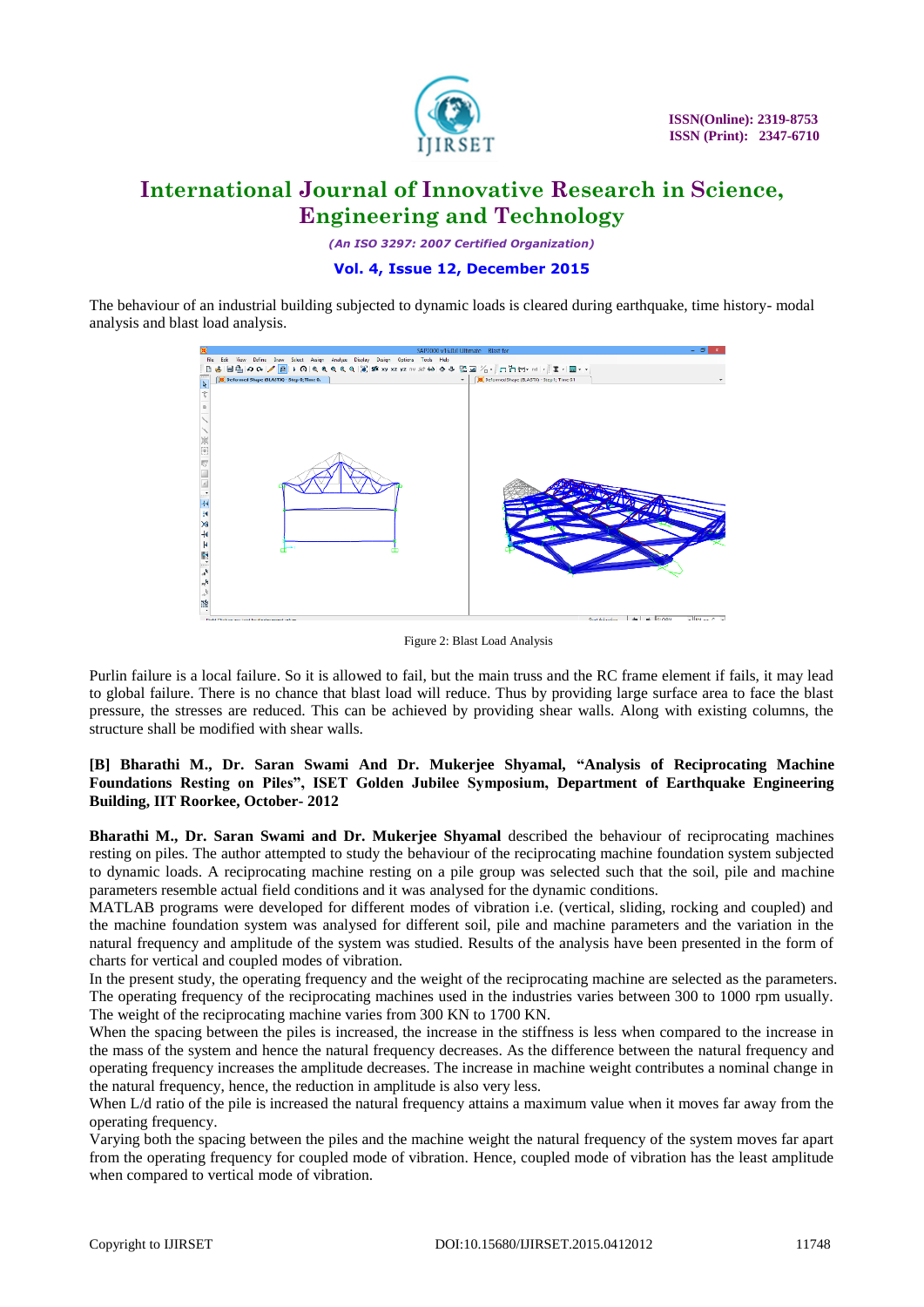

*(An ISO 3297: 2007 Certified Organization)*

### **Vol. 4, Issue 12, December 2015**

Based, on the results obtained from MATLAB programs concluding remark was made. The following cases were prepared with the help of MATLAB programs by varying the parameters. In which, the parameters selected were: the weight of machine, operating frequency, Spacing between the piles and pile parameters.

| No. | <b>Machine Weight</b> | <b>Operating Frequency</b> | <b>Spacing between the Piles</b> | <b>Pile Parameters</b> |
|-----|-----------------------|----------------------------|----------------------------------|------------------------|
|     | Constant              | Constant                   | Varied                           | Constant               |
|     | Constant              | Varied                     | Constant                         | Constant               |
|     | Varied                | Constant                   | Constant                         | Constant               |
|     | Constant              | Constant                   | Constant                         | Varied                 |
|     | Varied                | `onstant_                  | Varied                           | Constant               |

Table 1: Different Cases Prepared with the help of MATLAB Programs

### **[C] Dr. Sevelia Jigar K., Patel Utkarsh S., Mangukiya Siddharth H., Miyani Ankit L., Patel Hardik A., Vora Smit V., " Dynamic Analysis 0f Foundation Supporting Rotary Machine", International Journal Of Engineering Research And Applications, August 2015**

**Dr. Sevelia Jigar K., Patel Utkarsh S., Mangukiya Siddharth H., Miyani Ankit L., Patel Hardik A. and Vora Smit V.** executed a better interface between foundation designer and machine manufacturer for better performance of machine. The design aids/approaches for foundation design is also described and an attempt has been made to study the dynamic behaviour of a foundation structure for blower type machine subjected to forces due to operation of blower machine. Two different types of foundations for Rotary type Machine that is Blower have been studied for the parameters as, displacement, frequency and Von Mises Stress.

As far as displacement is concern, in X-direction it is clear that table mounted block foundation has maximum displacement in X-direction at top node and bottom node than hollow block foundation with piles because table mounted block foundation shows more flexible behaviour structurally. At the same time, frequency values are very less in case of table mounted block foundation as compared to hollow block foundation with piles. Hence, displacement is more in case of table mounted block foundation. Also, in Y-direction displacement is concern, hollow block foundation with piles is better in performance as compare to table mounted block foundation. The reason behind that is hollow block foundation with piles has piles below block foundation which helps in preventing Y-direction (vertical) displacement. Hollow block foundation with piles shows a great variation in frequency as compared to table mounted block foundation. The variation in frequency from mode 1 to mode 6 in case of hollow block foundation with pile is about 496% and in case of table mounted block foundation is 207%. The hollow block foundation with pile is more stiff foundation due to provision of pile below and hence frequency is more.

Von Mises stresses are more in Hollow block foundation with piles as all the forces transferred by machine to block is ultimately taken by piles and hence, entire blocks foundation is in lower stress zone. In table mounted block foundation, there exist no piles hence all the loads are to be transmitted by R.C.C walls and block foundation to the soil below and hence values of Von Mises stress contours is more.

### **III. CONCLUDING REMARKS**

From the study of above research papers it can be concluded that,

- In analysis and design of machine foundation proper knowledge and care must be required in the area of structure dynamics.
- The amplitude and frequency are the important key parameters in analysis and design of machine foundation. The other parameters as, displacement, bearing capacity of soil, properties of pile, spacing between piles, weight of machine, speed of machine, depth of water table may also affect to behaviour of machine foundation.